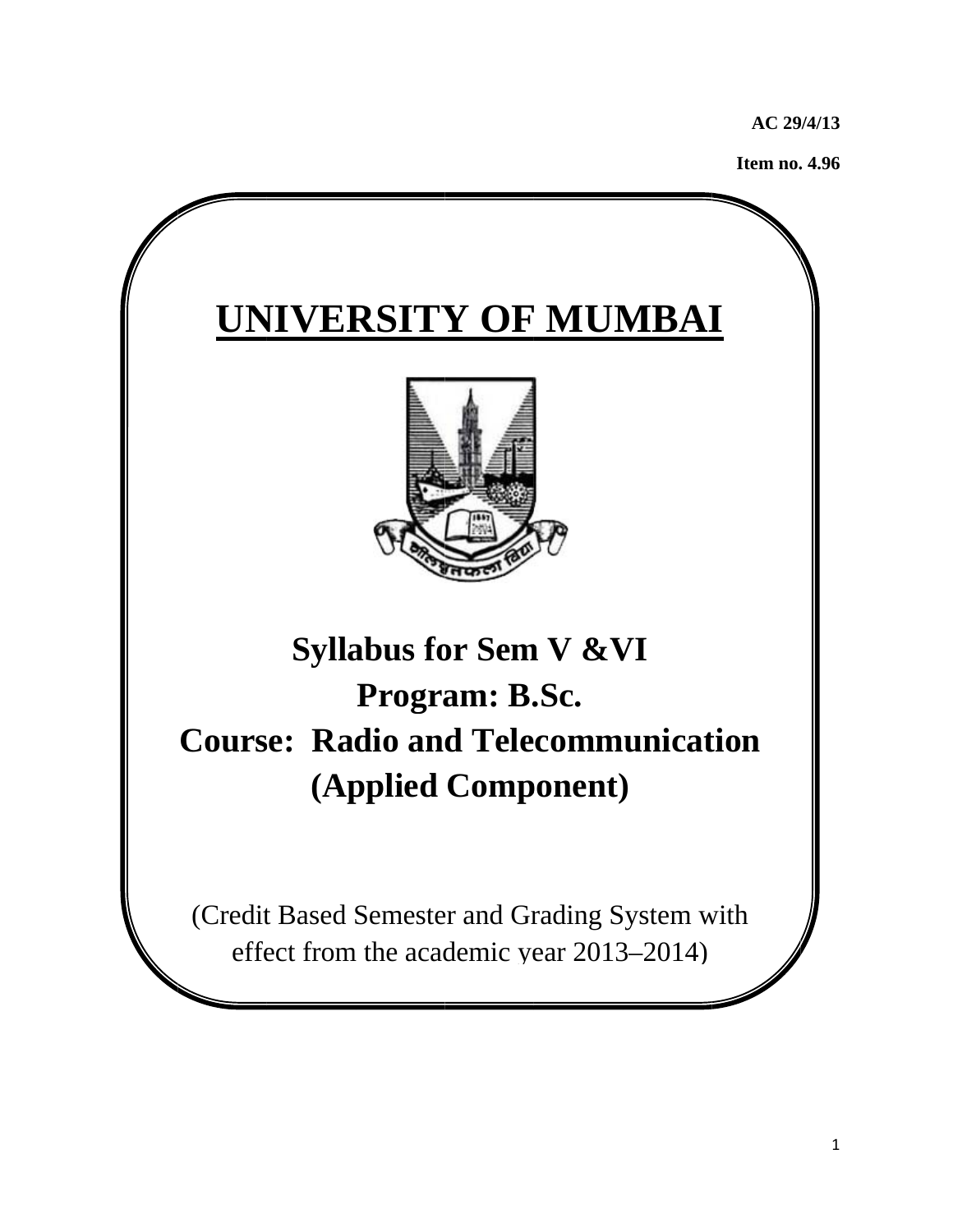| <b>USACRC501</b> |             | Principles of radio communication            | No of<br><b>Credits</b> | Lectures/W<br>eek |
|------------------|-------------|----------------------------------------------|-------------------------|-------------------|
|                  |             | <b>Communication system and Noise</b>        | 2                       |                   |
| <b>Units</b>     | $\mathbf H$ | Amplitude modulation and SSB<br>technique    |                         |                   |
|                  | Ш           | Frequency modulation and pulse<br>modulation |                         |                   |
|                  | IV          | Demodulation and digital<br>communication    |                         |                   |

### **SEMESTER V Theory**

## **Practical**

|--|

### **SEMESTER VI**

### **Theory**

| <b>USACRC601</b> |    | <b>Telecommunication systems</b>          | No of<br><b>Credits</b> | <b>Lectures/W</b><br>eek |
|------------------|----|-------------------------------------------|-------------------------|--------------------------|
| <b>Units</b>     |    | Transmission lines and antenna            | 2                       |                          |
|                  | П  | Transmitter receivers and facsimile       |                         |                          |
|                  | Ш  | Television and satellite<br>communication |                         |                          |
|                  | IV | Fibre optics                              |                         |                          |

|                  | <b>Practical</b> |                          |  |
|------------------|------------------|--------------------------|--|
| <b>USACSE6P1</b> | <b>RCP-II</b>    | $\overline{\phantom{a}}$ |  |

The revised syllabus under the credit based grading system in the subject of **Radio and Telecommunication** (Applied Component) for Third Year B.Sc. Physics (Single/Twin major subject) will be implemented from the academic Year 2013-14.

 The scheme of examination in the subject of **Radio and Telecommunication** (Applied Component) will be as follows:

## **Semester V & VI : Theory**

## **Course Code: USACRC501 & USACRC601**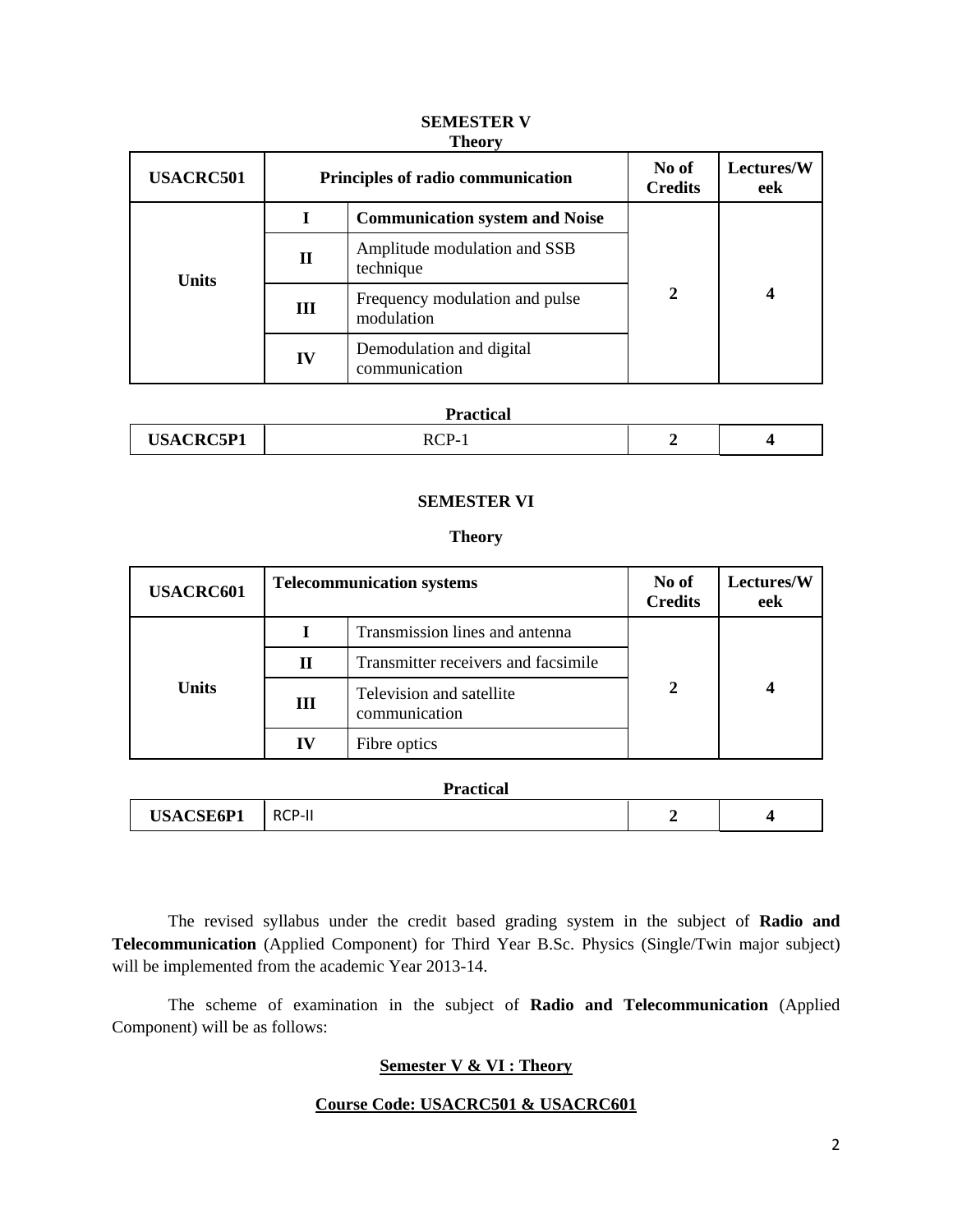## **(A) Internal Examination: 40 marks**

| Sr.            | Particulars                                                            | <b>Marks</b> |
|----------------|------------------------------------------------------------------------|--------------|
| N <sub>o</sub> |                                                                        |              |
|                | One Class Test/case study/online examination to be conducted in the    |              |
|                | given semester                                                         |              |
| $\mathcal{L}$  | One assignment based on the curriculum to be assessed by the teacher   |              |
|                | concerned                                                              |              |
|                | Active Participation in routine class instructional deliveries.        |              |
|                | Overall conduct as a responsible learner, communication and leadership |              |
|                | qualities in organizing related academic activities                    |              |

### **(B) External Examination : 60 marks**

- Duration of each Theory paper will be of two and half hours.
- Each theory paper shall consist of five questions, one from each unit and the fifth question will be from all the units. All questions are compulsory and will have internal choice.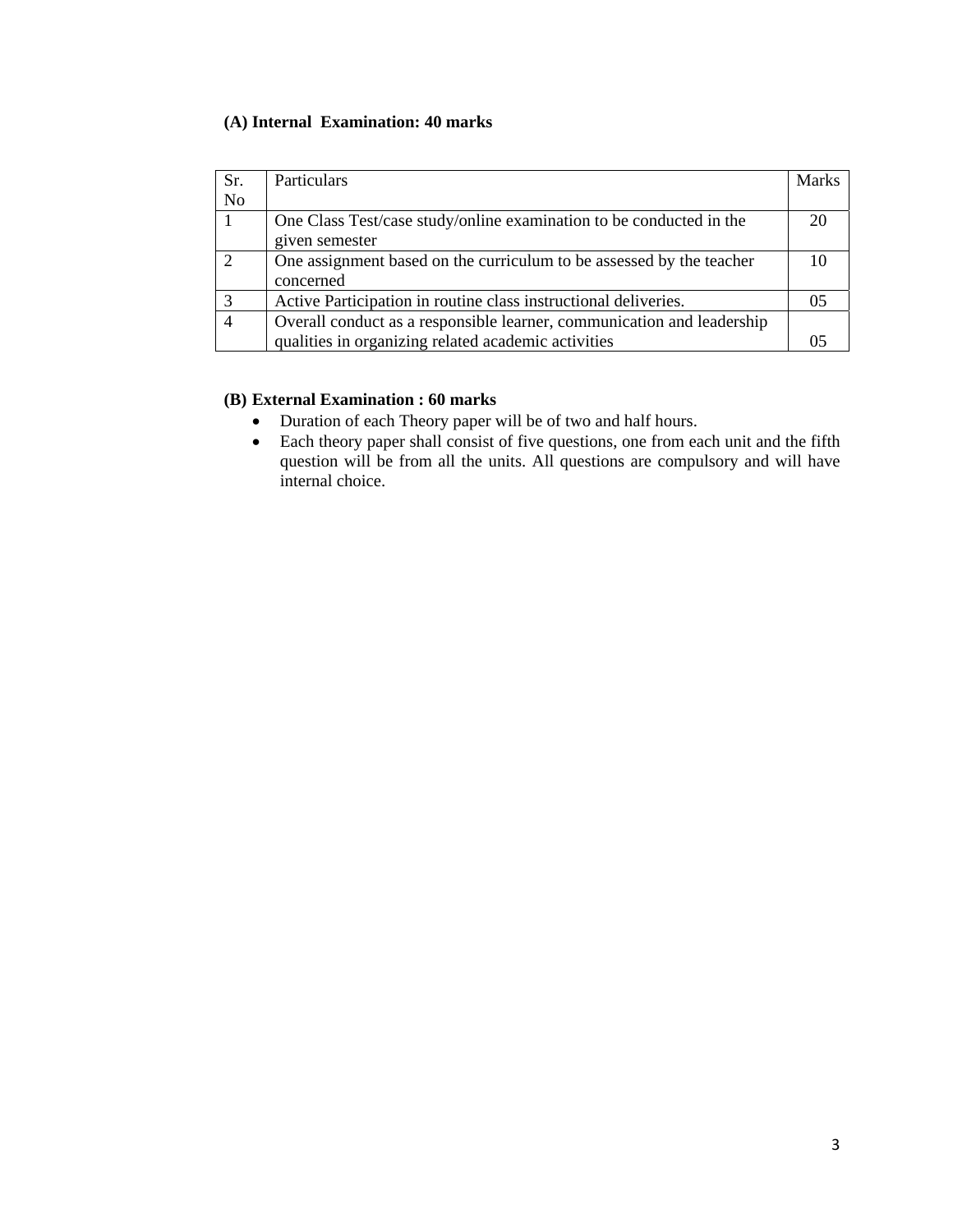## **Semester V & VI: Practical**

### **Course Code: USACRC5P1 & USACRC6P1**

There will not be any internal examination for practical. The External examination will be conducted as per the following scheme by the respective colleges and the marks will be forwarded to the University:

| Sr. No 1 | Particulars of External Practical Examination | Marks  |
|----------|-----------------------------------------------|--------|
|          | <b>Laboratory Work</b>                        | Eighty |
|          | Journal                                       |        |
|          | Viva                                          |        |
|          | TOTAL                                         | 100    |

### **Total Marks in each semester:**

- Duration of each Practical paper will be of 3 Hours per semester.
- A certified Journal of **Radio and Telecommunication** must contain a minimum of **EIGHT** Experiments in each semester
- Every candidate will be required to perform **ONE** experiment at the semester end practical examination.
- A candidate will be allowed to appear for the Practical Examination only if the candidate submits his/her certified Journal or a certificate from the Head of the Department of Physics stating that the candidate has completed the practical Course of **Radio and Telecommunication** of the respective semester as per requirements.

Note:

• The problems related to the Units should be solved as illustrations of the concern topics.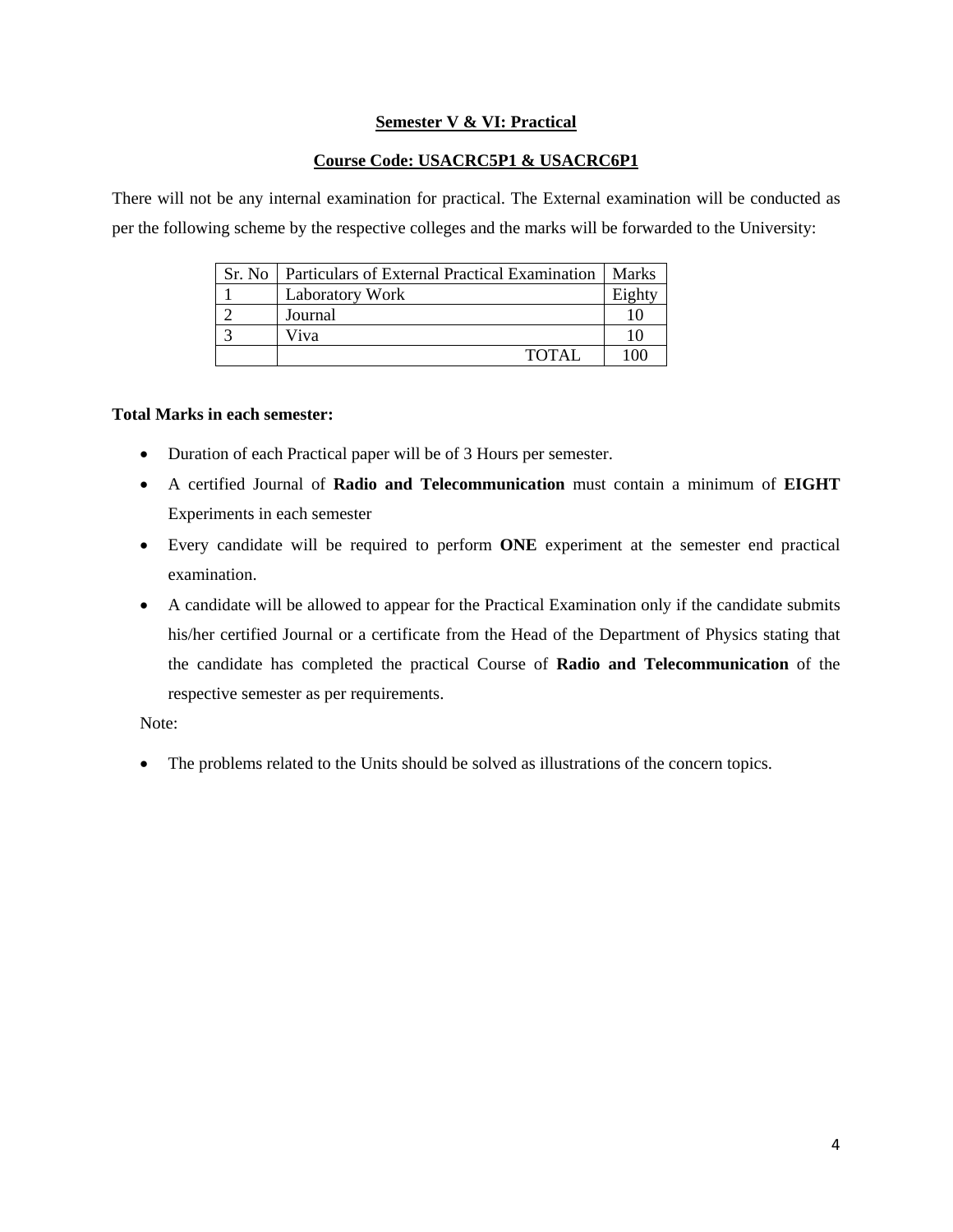### **Semester V**

## **Course Code: USACRC501**

### **Title: Principles of radio communication**

**Communication system:** information transmitter, channel-noise, receiver. Modulation: description, need for modulation, bandwidth requirement, frequency spectra. Ref: 1. Ch.1: 1.1, 1.2, 1.3, 1.4

**Noise:** definition, external noise: atmospheric noise, extra terrestrial noise, industrial noise, Internal noise: thermal agitation noise, shot noise, transit time noise, noise calculation, noise in receiver circuits: noise figure definition, s/n ratio, calculation of noise figure. Ref.1. ch2: 2.1.1 to 2.1.3, 2.2.1 to 2.2.3, 2.3.1, 2.4.1, 2.4.2, 2.4.3

## **Unit -II (L-15)**

Amplitude modulation: definition, frequency spectrum of AM waves, representation of AM, power relations in AM., generation of AM. AM transmitter block diagram only

Ref.1 ch3: 3.1.1, 3.12, 3.1.1, 3.2.1

Transistor modulators ref 2. Ch 3.7

SSB techniques: evolution and description of SSB. Suppression of carrier effect of nonlinear resistance on added signals, balanced modulator, suppression of unwanted side band: filter system, phase shift method, vestigial side band transmission.

Ref.1 ch.4: 4.1, 4.2.1, 3.3.1, 4.3.2, 4.4.4

### Unit- III (L-15)

Frequency modulation: Theory of frequency and phase modulator. Description of systems, mathematical representation of FM, Frequency spectrum of the FM wave, Bandwidth requirements, phase modulation Generation of FM: Direct methods-basic reactance modulator, varactor diode modulator Ref: 1 Ch. 5.1.1to 5.1.4, 5.3.1, 5.3.2

Pulse modulation: Introduction, PAM, PTM, sampling theorem, PWM, Generation of PWM, PPM, PCM: Principles, quantizing noise and advantages and applications of PCM. Ref: 1 Ch13: 13.2.1 to 13.2.4

## **Unit-IV (L-15)**

Demodulation AM, FM, Pulse modulation;

AM demodulation, Diode as detector, phase discriminator, Ratio discriminator, amplitude limiting, Composition of FM demodulators, Generation and demodulation of PCM.

Fundamentals of Data Communication Systems:

Characteristics of data transmission, circuits-band width requirements, data transmission, speed, noise, cross talk, echo suppression, distortions, equalizers.

Digital codes- Baudot code, binary code, ASCII code, Parity check code.

Modem classification, modes of data transmission, modem interconnection, modem data transmission speed, modem modulation methods,

Ref: 1 Ch 14.2.2 to 14.2.4 (parity check only) 14.3.1

Unit 1: (*15 Lectures*)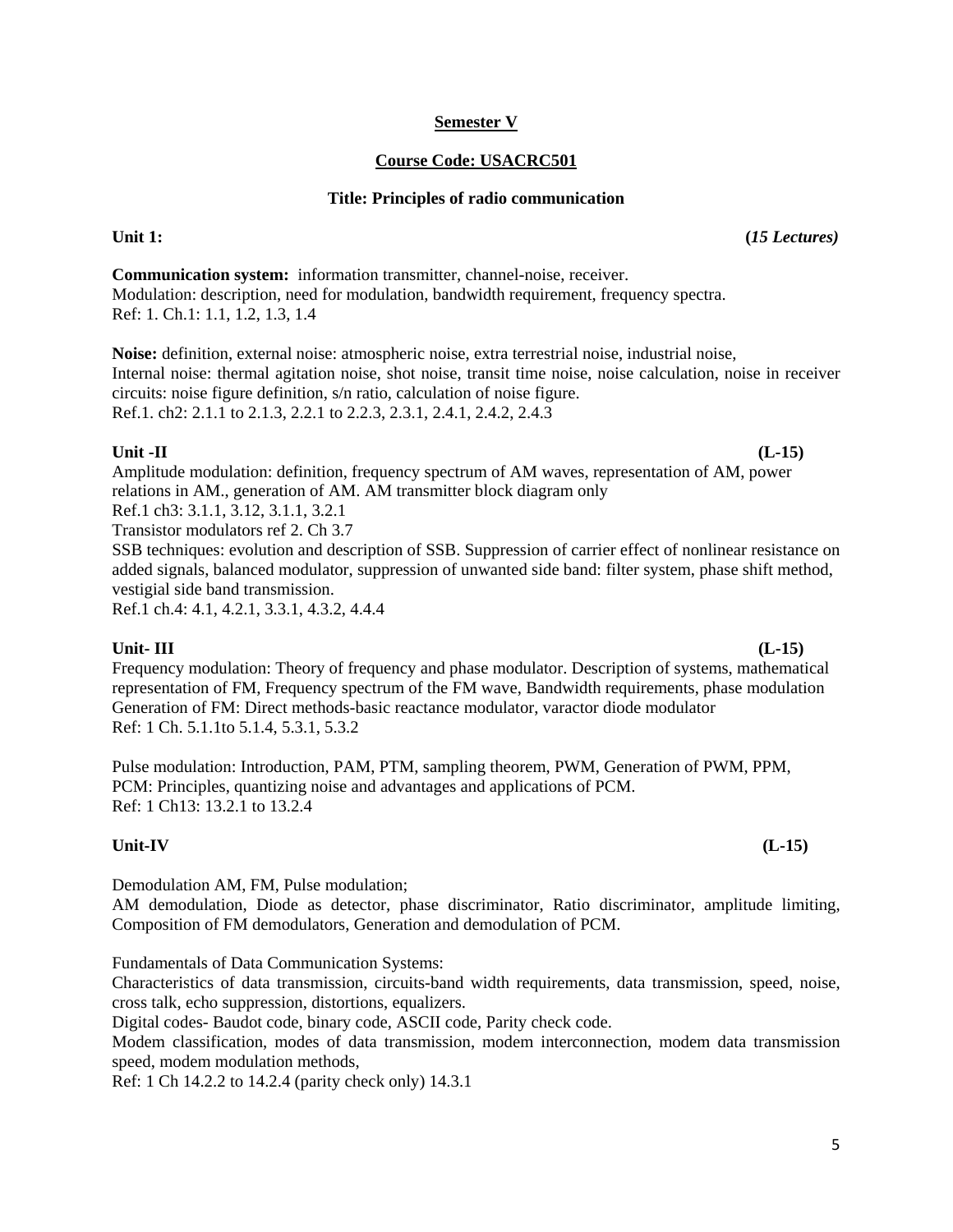References:

Ref:1: Electronic Communication Systems,  $3<sup>rd</sup>$  edition by George Kennedy, (TMH) Ref.2: Communication Electronics by N D Deshpande, D A Deshpande and P K Rangole (TMH) **PRACTICALS (Semester V)**

### **Course Code: USACRC5P1**

- 1. Passive low pass and high pass filters.
- 2. Passive band pass and band stop filters.
- 3. Active first order low pass and high pass filters.
- 4. Active first order band pass and band stop filters.
- 5. AM modulator using transistor,
- 6. AM Demodulator using diodes.
- 7. AM modulator using IC MC 1496 or MC 1596 or N-596.
- 8. FM modulator using varactor diode.
- 9. FM modulator using IC 566
- 10. FM demodulator using ratio detector/ Foster sector discriminator.
- 11. FM demodulator using IC 565.
- 12. PWM using IC 555

### Main References

- 1. Electronic Communication Systems By George Kennedy (TMH) Third edition
- 2. Communication Electronics by N D Deshpande, D A Deshpande and P K Rangole (TMH)

## **Semester VI**

## **Course Code: USACRC601**

### **Title: Telecommunication systems**

### Unit-I (L-15)

Transmission lines:

Fundamentals of Transmission lines, equivalent circuit representation. Characteristics impedance, Losses in transmission lines. Standing waves SWR. Quarter wave and half wavelength lines, Impedance matching, open and short circuited lines used as tuned circuits.

Antenna:

Radiation mechanism, Elementary doublet current and voltage distributions, resonant and non-resonant antennas, antenna gain, directivity and power gain, antenna resistance, radiation resistance, antenna losses, band width, beam width and polarization, defects of ground on antenna, antenna radiation patterns, directional antenna, folded dipole and Yagi-Uda antenna.

Ref. 1: Ch 9.1.1, 9.1.2, 9.2.1 to 9.2.3, 9.3.1 to 9.3.3, 9.4.1to 9.4.3, 9.6.1, 9.6.2, 9.7.

## Unit-II (L-15) **AM and FM transmitters:**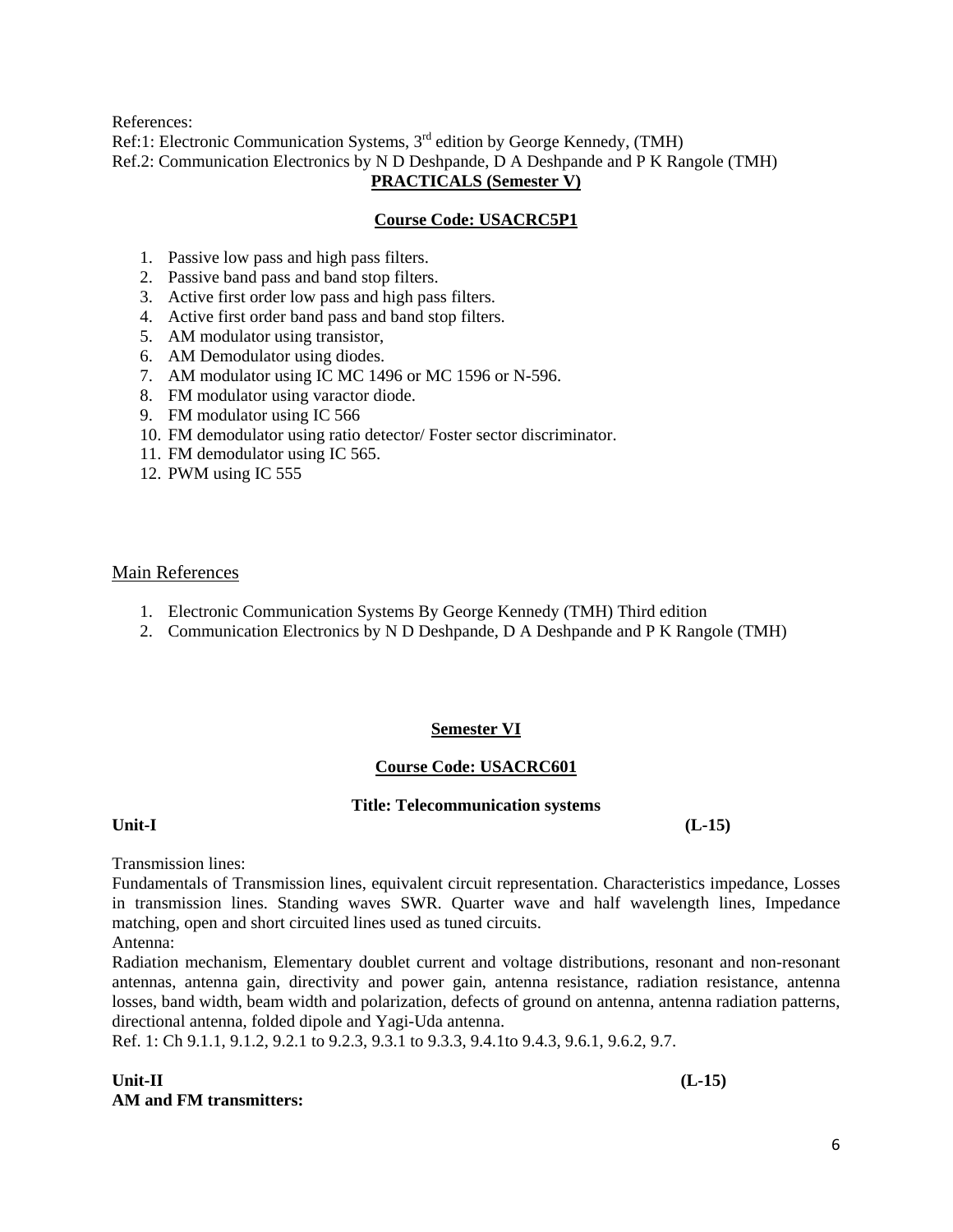**AM** transmitter, master oscillator, buffer amplifier, frequency multiplier stages, power amplifier, modulator amplifier, antenna matching network, Low level modulation, AM broadcast transmitters, SSB transmitter, Direct FM transmitter, Armstrong FM systems, Mobile communication, Frequency Synthesizers, Transmitter specification and measurements.

Radio receivers:

TRF receiver. Super heterodyne receiver, AM receiver, RF section and characteristic. Selectivity, Image frequency and its rejection, Double spotting, Frequency changing and tracking, mixer stage, local oscillator, IF amplifier, Diode detector, AC study of PLL, FM receivers, RF amplifiers, Frequency changer, IF amplifiers, amplitude limiting, AGC, FM modulation FASCIMILE:

Fax transmission, cylindrical scanning, tape scanning spot, FAX receiver, synchronization phase, index of cooperation, Photographic reception, Direct recording reception, Transmission of fax, telegraph signals, radio transmission.

Ref:3: Ch 18.1, 18.2.1 to 18.2.3

## Unit -III (L-15)

**T.V.:** 

Television,, TV Camera, image orthicon, Vidicon, picture tube, interlace scanning and scan reception rate, (ICCR std) picture definition, Horizontal Sync frequency, video, band width, composite video signal, vestigial side band, television signal, TV receivers block diagram and explanation of BW and colour TV receiver.

Ref: 3 Ch: 18.3.1 to 18.3.6, 18.4, 18.5

Satellite communication:

 What is a communication satellite, satellite orbits, station keeping, satellite altitude, transmission path, path loss,

Ref: 3 Ch: 19.1 to 19.6<br>Unit- IV **Unit- IV (L-15)** 

Fibre optics:

Fibre optics communication, Principles of transmission of light in a fibre, propagation within fibre, Acceptance angle, numerical aperture, effect of index profile on propagation, Step index and graded index fibre, Losses in fibre, Raleigh scattering losses, absorption losses, bending losses, light sources for fibre optics, LED and laser photo detectors, PN photo diode, Avalanche photodiode, fibre optic communication link transmitter, channel receiver.

Ref: 3 Ch: 20.1, 20.2.1, 20.2.2, 20.3.1, 20.3.2, 20.3.5, 20.5.1 to 20.5.3, 20.6.1 to 20.6.4, 20.8.

### Main References

- i) Electronic Communication systems. By George Kennedy TMH Third edition
- ii) Communication electronics by MD Deshpande, D R Deshpande, and P K Rangole (TMH)
- iii) Electronic communications third edition by Roddy and Coolen-PHI-EEE)

# **PRACTICALS (Semester VI)**

## **Course Code: USACRC6P1**

- 1. Measurement of receiver parameters-selectivity, sensitivity and fidelity.
- 2. Frequency mixer circuit using transistor
- 3. Basic AGC circuit using FET
- 4. Phase lock loop IC565- free running VCO, Lock ranges and capture Range
- 5. Frequency shift keying using IC- 565/566